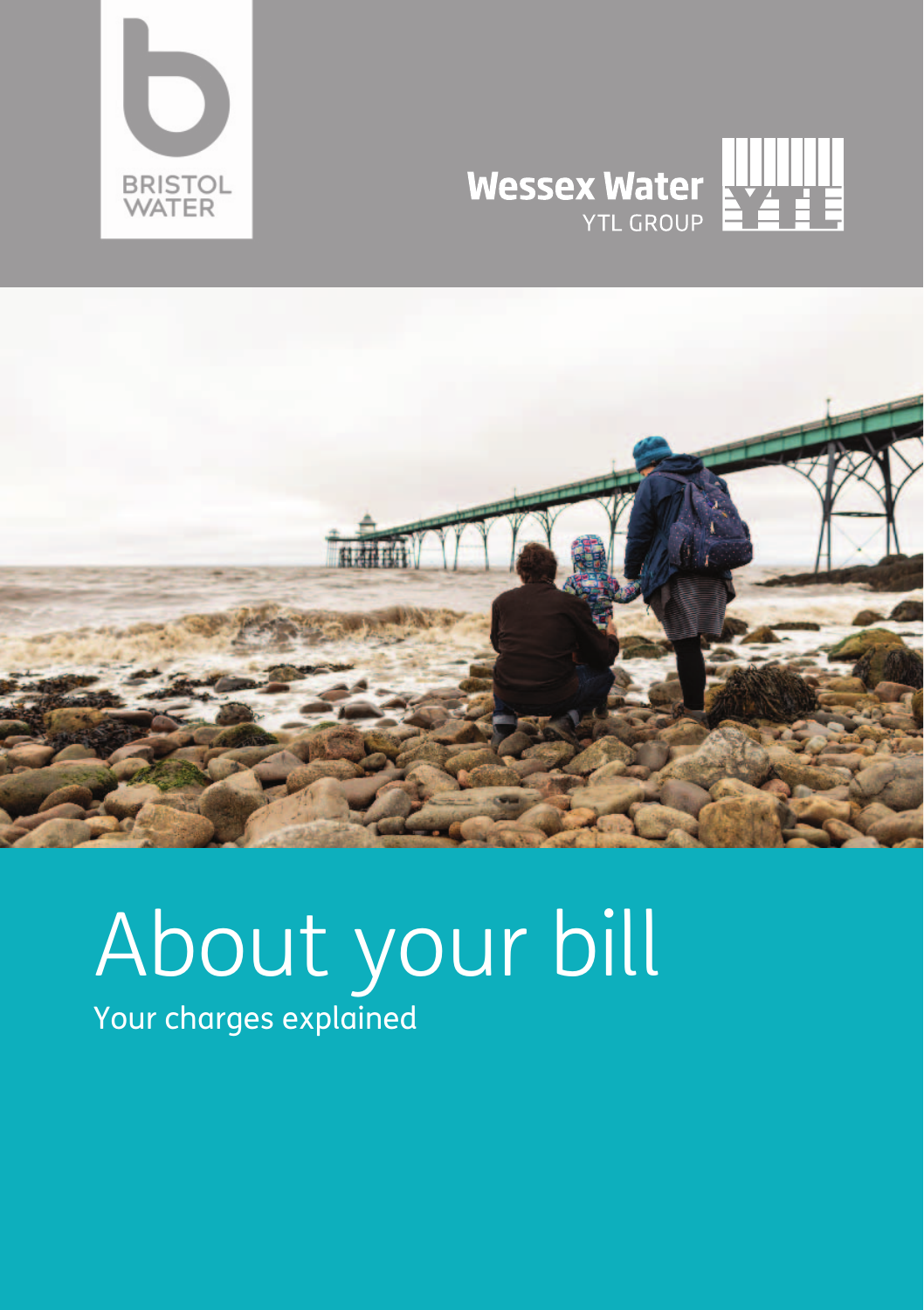| Introduction                                    | $\overline{1}$ |
|-------------------------------------------------|----------------|
| <b>Charges 2022-23</b>                          | $\overline{2}$ |
| How you are charged                             | 3              |
| <b>Metered customers</b>                        | $\overline{4}$ |
| <b>Unmetered customers</b>                      | 6              |
| Where your money goes                           | 8              |
| Common questions                                | 10             |
| Do you qualify for the surface<br>water rebate? | 12             |
| Extra support                                   | 13             |

## Introduction **Contents**

Each year we set our charges according to price limits that are determined by Ofwat every five years. Prices were set for the period between 2020-2025 following reviews that started in 2019.

This leaflet explains more about Ofwat's price limits, how you are charged and where the money goes.

Charges for Bristol Water and Wessex Water are collected by Bristol Wessex Billing Services Limited (BWBSL).

Charges applicable from 1 April are published on company websites early in February. Visit **bristolwater.co.uk** or **wessexwater.co.uk** or call 0345 600 3 600.

Further information about charges is also available from our regulator **www.ofwat.gov.uk**

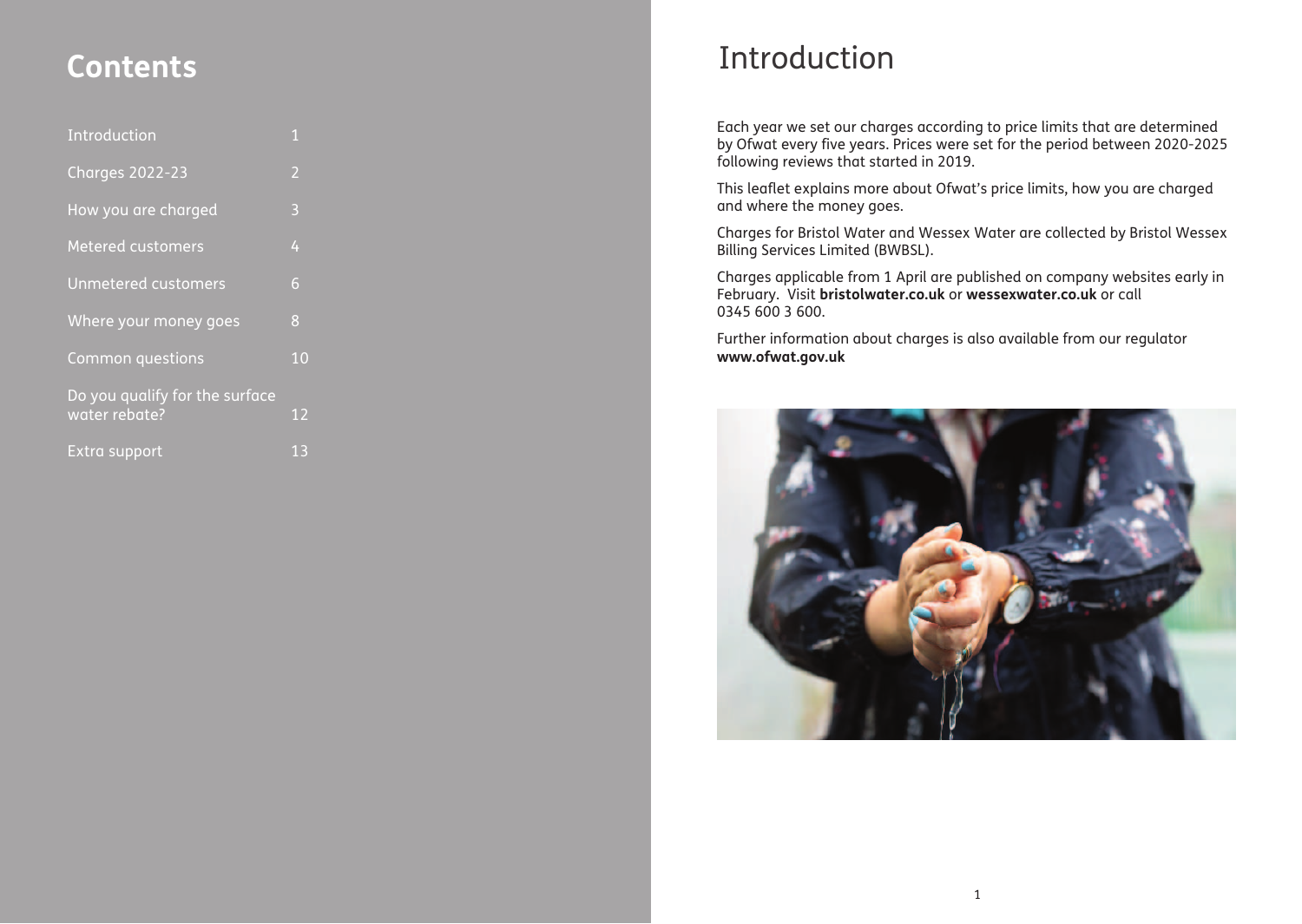### Charges 2022-23

Our charges from 1 April 2022 to 31 March 2023 are shown below.

| <b>Metered charges</b>            | <b>Bristol Water</b> | <b>Wessex Water</b> |
|-----------------------------------|----------------------|---------------------|
| Water supply                      |                      |                     |
| Standing charge per annum         | £44.92               |                     |
| Charge per cubic metre            | £1.3970              |                     |
| Sewerage                          |                      |                     |
| Standing charge per annum         |                      | £58                 |
| Abated standing charge per annum* |                      | £35                 |
| Charge per cubic metre            |                      | £1.7385             |
| <b>WaterSure Plus</b>             |                      |                     |
| Water supply charge per annum     | £187                 |                     |
| Sewerage charge per annum         |                      | £216                |

| <b>Unmetered charges</b>                                    | <b>Bristol Water</b> | <b>Wessex Water</b> |
|-------------------------------------------------------------|----------------------|---------------------|
| Water supply                                                |                      |                     |
| Standing charge per annum                                   | £35.19               |                     |
| Poundage charge per £ of RV                                 | £1.2220              |                     |
| Sewerage                                                    |                      |                     |
| Standing charge per annum                                   |                      | f7                  |
| Poundage charge per £ of RV                                 |                      |                     |
| Full                                                        |                      | £1.6515             |
| Abated poundage charge**                                    |                      | £1.5142             |
| Surface water and highway drainage<br>only charge per annum |                      | f49                 |

\* the abated standing charge is payable where no part of the property is connected for surface water drainage.

\*\* the abated poundage charge is payable where no part of the property is connected for surface water drainage.

### How you are charged

Charges for water and sewerage services are either based on how much water you use (metered charge) or the rateable value (RV) of your property (unmetered charge).

Since 1991, meters have been installed in all newly built properties, and Bristol Water's aim is that all properties will be metered on change of occupancy.

All household customers have the option to ask for a meter to be installed free of charge.

If you live on your own, have a small family, live in a house with a high rateable value, or you are a low water user, you could pay less on a meter.

#### How the charges are set

Our customers are a very important part of our process for setting charges. We consult with them at length and take their views into account in our five-yearly business plan. There's more information on pages 8 and 9 about where we are investing.

Our economic regulator, Ofwat, then examines our plan and sets a price formula that enables us to put the plan into practice while limiting increases in our charges each year.

Within these limits, we may need to change individual charges by different amounts so that charges to customers are fair in reflecting the cost of the services. For example, this means that the change in unmetered charges could be less or more than charges for metered services.

#### The difference between metered and unmetered charges

We make sure that the difference between metered and unmetered bills reflects the difference in the cost of providing these services. By using the average amount of water that an unmetered household would use, we calculate what an average household's bill would be if it was paying on a metered basis. This is then compared with the actual average unmetered bill to ensure it reflects the difference in costs.

Metered charges take into account the extra cost of metering including the maintenance, replacement and reading of the meter and costs of sending two bills every year instead of one. Despite this the metered average bill is lower than unmetered because metered customers use less water on average than unmetered.

When comparing metered and unmetered bills, you must look at the overall bill and not just the separate elements. It is not appropriate to make direct comparisons between one element of a bill for unmetered and metered, as they do not cover the same services.

Few customers have an average bill as many factors determine individual households' bills.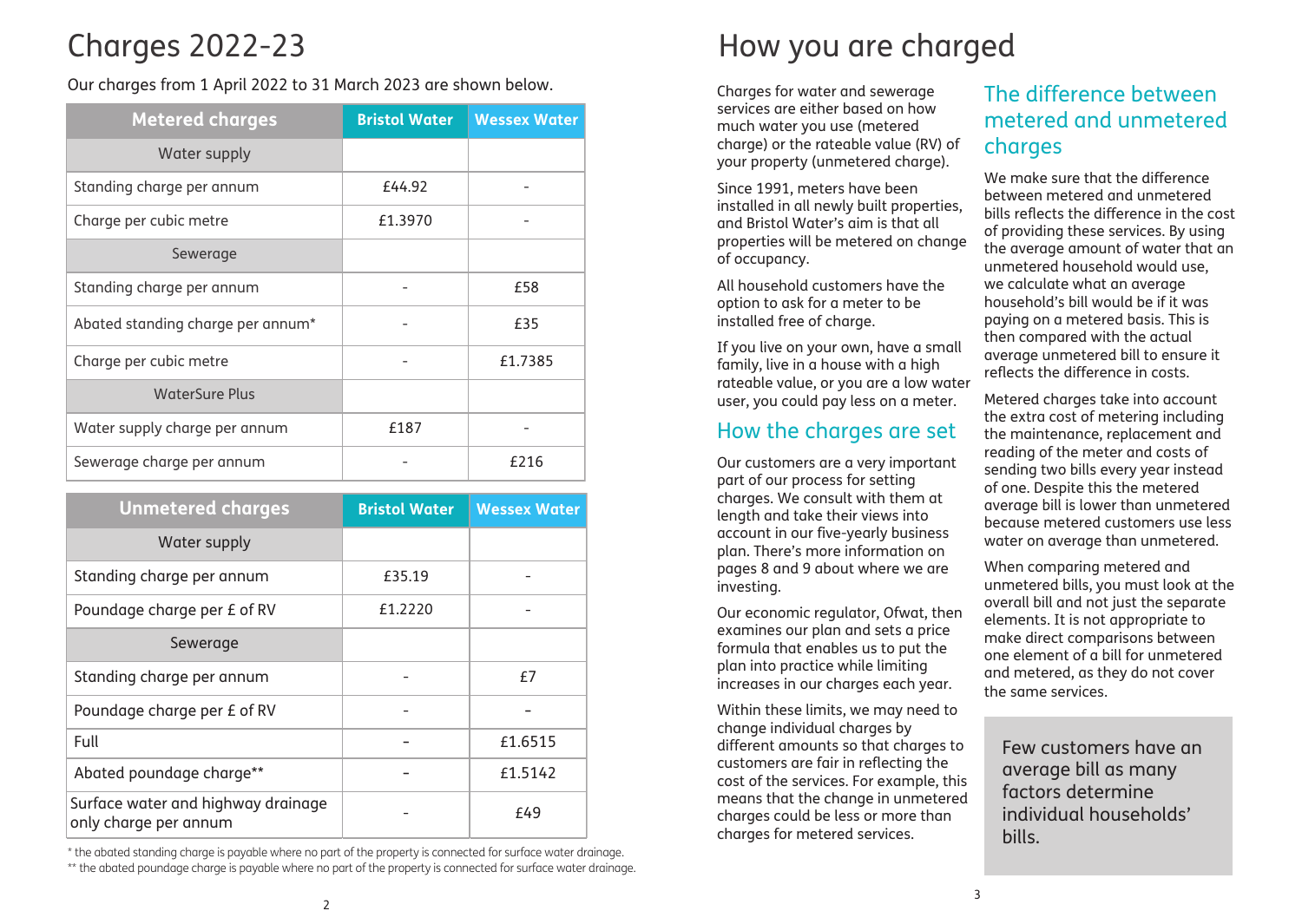### Metered customers

### Metered charges

If you have a meter your water charges are based on the amount of water you use.

Where a metered bill spans a period before and after 1 April 2022, we charge for water used before 1 April at 2021-22 rates and water used after that date at 2022-23 rates. We assume that use is consistent throughout the entire billing period. Sewerage charges, where applicable, are applied on the same basis.

the use of meters, Bristol Water aims to fit meters to all properties on change of occupancy.

### Sewerage charges

Sewerage is normally charged on the assumption that 95% of the water used returns to the sewer.

The 5% allowance covers virtually all household situations, eg, evaporation, car washing, drinking, cooking and all garden related use (including normal use of hosepipes, sprinklers, paddling pools and hot tub top ups). It also takes into account wet and dry years.

The average UK household uses 130  $m<sup>3</sup>$  of water per year. The 5% allowance amounts to about 6,500 litres or 1,430 gallons.

If considerably less than 95% of your water use is returned to the sewer, please let us know and we'll find out if you qualify for a reduction in charges.

Water supplies to new homes will be metered as no rateable value exists for these properties.

If we can't fit a meter because of space or other technical constraints we can offer you an assessed charge based on the number of bedrooms in your property.

#### Metered standing charges

The standing charges are annual fixed charges and each metered bill includes a proportion of the standing charge based on the number of days since the last meter reading.

The metered water supply standing charge covers some of the cost of reading the meter, its repair or replacement and billing costs.

Meter sizes vary and your meter connection may determine the level of your sewerage standing charge. The metered sewerage standing charge includes billing costs and the costs associated with the collection and treatment of surface water and highway drainage.

If you have a water meter you will be billed in arrears, normally twice a year, for the water you have used. Payment is due immediately unless you have a payment arrangement with us. If you have recently had a water meter intea,<br>your first bill will normally arrive within six months of your meter being fitted.

#### **WaterSure Plus**

If you have a water meter and need to use a large amount of water for reasons you can't control, WaterSure Plus may be able to help. WaterSure Plus puts a limit on the amount you have to pay.

To qualify for WaterSure Plus, you must receive one of the meanstested benefits or tax credits, such as income support, income-related employment and support

allowance, working tax credit, housing benefit or universal credit. In addition, you must either:

- receive child benefit for three or more children under 19 living in your household, or
- have someone in the household with a medical condition that causes them to use significantly more water.

See our website for more information: **bristolwater.co.uk/struggling-topay** or **wessexwater.co.uk/watersureplus** or call 0345 600 3 600.

#### Discount for low income pensioners

You might be entitled to a discount of around £60 if all the adults in your home receive state pension as their only form of income or receive Pension Credit. It's easy to apply, call our friendly team or visit **wessexwater.co.uk/pension** or **bristolwater.co.uk/pensioncredit**



### Saving water

Applying some simple water saving measures around the home may help you save money, energy and water – to find out more and to order a FREE water saving pack go to our website: **bristolwater.co.uk/savewater** 

Apply a few of these tips to save water and the environment:

- repair dripping taps or leaks
- turn the tap off when cleaning your teeth
- take a short shower instead of a bath
- always fully load your washing machine or dishwasher
- collect rainwater in a water butt to water plants.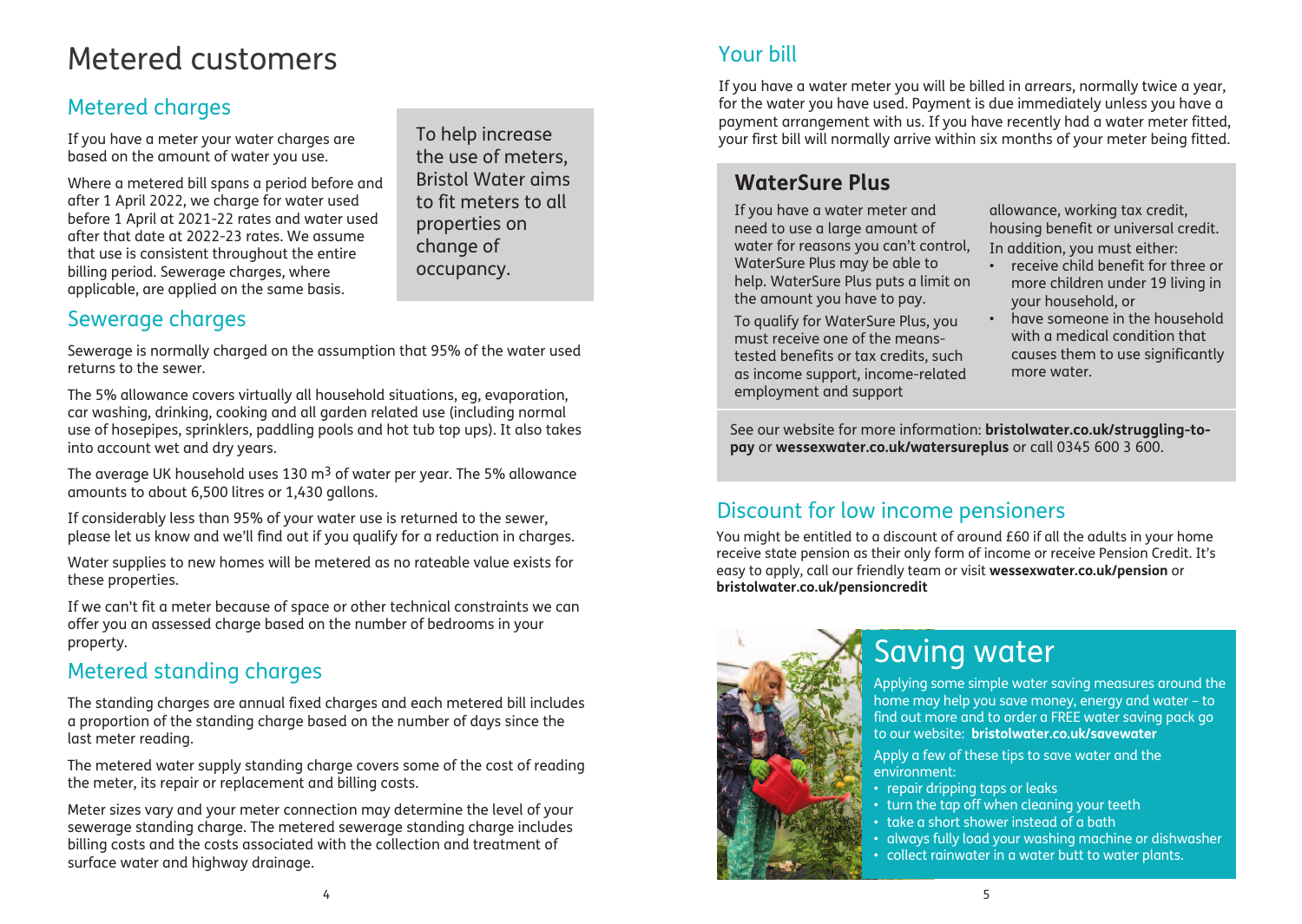### Unmetered customers

#### Unmetered charges – *charging on the basis of your rateable value*

If you pay for your water on an unmetered basis, the rateable value of your property is used to calculate your bill. Rateable value was used up to 1990 as the basis of the general rate bill paid to your local council. Values were assessed and changed by the Valuation Office of the Inland Revenue and based loosely on the rental value of a property.

A number of factors were taken into account when assessing the rental value, including the size of the property, general condition and availability of local services. We don't know exactly how individual values were calculated because it was never our responsibility.

In 1990 the government introduced the community charge (poll tax) and the Valuation Office stopped assessing or changing rateable values. The community charge was replaced by the council tax and the Valuation Office started assessing council tax bands.

Unlike rateable values, these bands are based on the actual value of a property rather than the rental value. The two assessments can't be compared and a change to the council tax banding does not change a rateable value.

By law water companies have the right to continue using rateable values as the basis of charge. The

Valuation Office no longer deals with rateable values and there is no mechanism in place to change them.

It's important to remember that if your water bill is based on the rateable value of your property, it isn't directly related to your use of water and/or sewerage services. So if you feel your unmetered charge is higher than your water use you can normally have a water meter fitted free of charge.

The single occupier discounts associated with the council tax don't apply to water or sewerage charges, but if you are a low water user a water meter could help you lower your bill.

You may find that your neighbour lives in a similar house but the rateable value for each property is different, which means your water and sewerage bills will be different too.

If you use a sprinkler or have a swimming pool you must have a metered supply (or pay a sprinkler tariff). For details about how to apply for a meter, see opposite page.

### Unmetered standing charges

The unmetered standing charges are applied for both water supply and sewerage. Part of this covers the cost of billing as well as an element that reflects some of the fixed costs of providing you with water and/or sewerage services.

Each water company decides what proportion of fixed costs to include in its standing charges so standing charges can vary considerably between different companies, as they do for Bristol Water and Wessex Water.

#### Your bill

**SHIP 10** 

Unmetered customers normally receive one bill each year and the charaes are payable in advance because we know the full year's charge right from the start.

Most of our customers spread the cost of their bill with an instalment arrangement. For customers who prefer standard options, payment can be made in full by 1 April or in two half-yearly amounts due on 1 April and 1 October.

If you don't pay the first half in April, the total bill has to be paid

### Switch to a meter

As a rule, if you live in a house with more bedrooms than people, your kids have recently flown the nest or you're a low water user, you might well find that you can save by switching. It's completely free and it doesn't matter whether you own your home or rent it.

Plus, if you change your mind, we'll switch you back for free at any time within the first two years of installation and our money back guarantee even means we'll credit your account with the difference.\*

#### Apply online at **bristolwater.co.uk/water-meter** or request a leaflet and application form by calling 0345 600 6 600 (24 hour automated service).

\*The switch-back offer does not apply to those automatically switched to measured charges through our Change of Occupier scheme. To apply for our money back guarantee, you must pay the charges for the full two years. If you want to go back you need to ask within 30 days of getting the second bill in year two. You can go back at any time during the first two years, but you will have to pay the higher charges.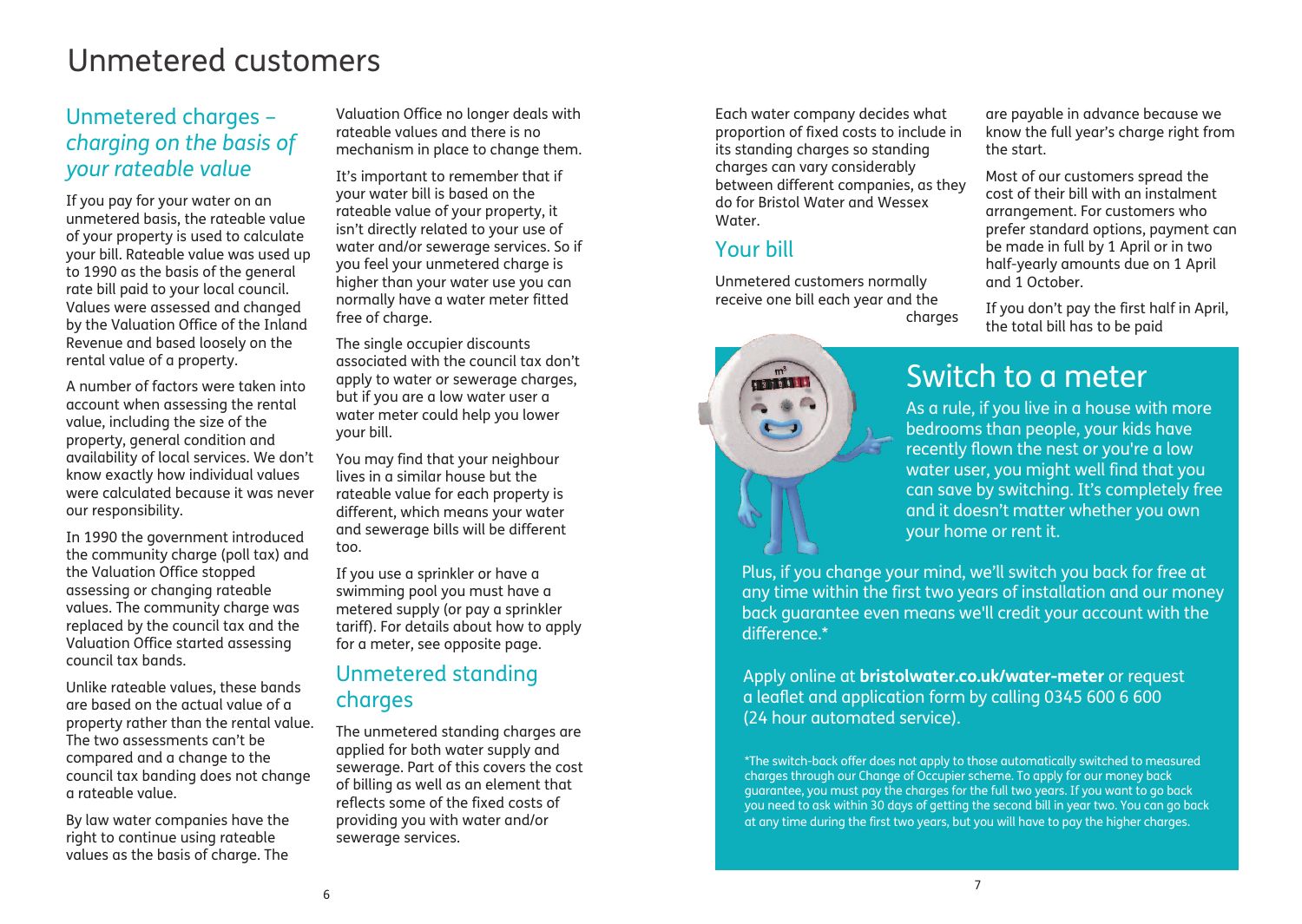### What we do

**Bristol Water** carefully manages water sources so you have enough water when you need it, but at the same time we ensure we don't take any more than we need to from the environment. Saving water in your home helps protect the environment.

#### **Wessex Water**

provides your sewerage service and every day we safely take away your sewage and waste water and treat it so it can be returned to the environment.

#### About your bill

The services provided by Bristol Water and Wessex Water are combined in one bill that you receive.

Between 2020 and 2025 we are cutting bills for customers. On average this will be by around 5.2%, depending on the services you receive. While bills are being cut, Bristol Water and Wessex Water are investing hundreds of millions of pounds to maintain and improve water and sewerage services. This includes:

**•** renewing pipes and fixing visible leaks the same day to save water. In your area we take care of 4,200 miles of water mains and use modern techniques to identify and fix leaks. If you spot a leak call our Leakline 0800 801 011

- **•** taking daily water samples and testing it to make sure it is safe for everyone to use. Every day your water gets treated to the highest standard before being pumped to your home
- **•** improving water quality in 480 miles of local rivers
- **•** reducing our carbon footprint
- **•** investing in the reliability of your sewerage services including in severe weather
- **•** helping customers on low income get a reduced bill
- **•** continuously improving our levels of customer service. If there's a problem we're on hand 24 hours a day to deal with emergencies and help.

#### Our promises

Bristol Water and Wessex Water have customer promises that apply to water services, such as water quality and supply, and sewerage services, such as sewer flooding. The customer promise also details what you can expect from us when it comes to customer service and billing, and what compensation we will pay if we don't meet these targets.

To find out more visit **bristolwater.co.uk/promise** or **wessexwater.co.uk/promises** Alternatively call 0345 600 3 600.

#### Your comments

If you have any comments or complaints about the services we provide, our core customer information for enquiries and complaints shows how you can get in touch.

If you are unhappy with the response you receive, you can then contact the CCW - the voice for water consumers, the independent customer watchdog or, in some cases, the Water Services Regulation Authority (Ofwat).

For more information visit: **bristolwater.co.uk** or **wessexwater.co.uk/policy** (www.ccwater.org.uk and www.ofwat.gov.uk) or call 0345 600 3 600 for a leaflet.

### Your view matters

We value your opinion so please join our online customer research panels.

**bristolwater.co.uk/ learning-from-you** 

**wessexwater.co.uk/haveyoursay**

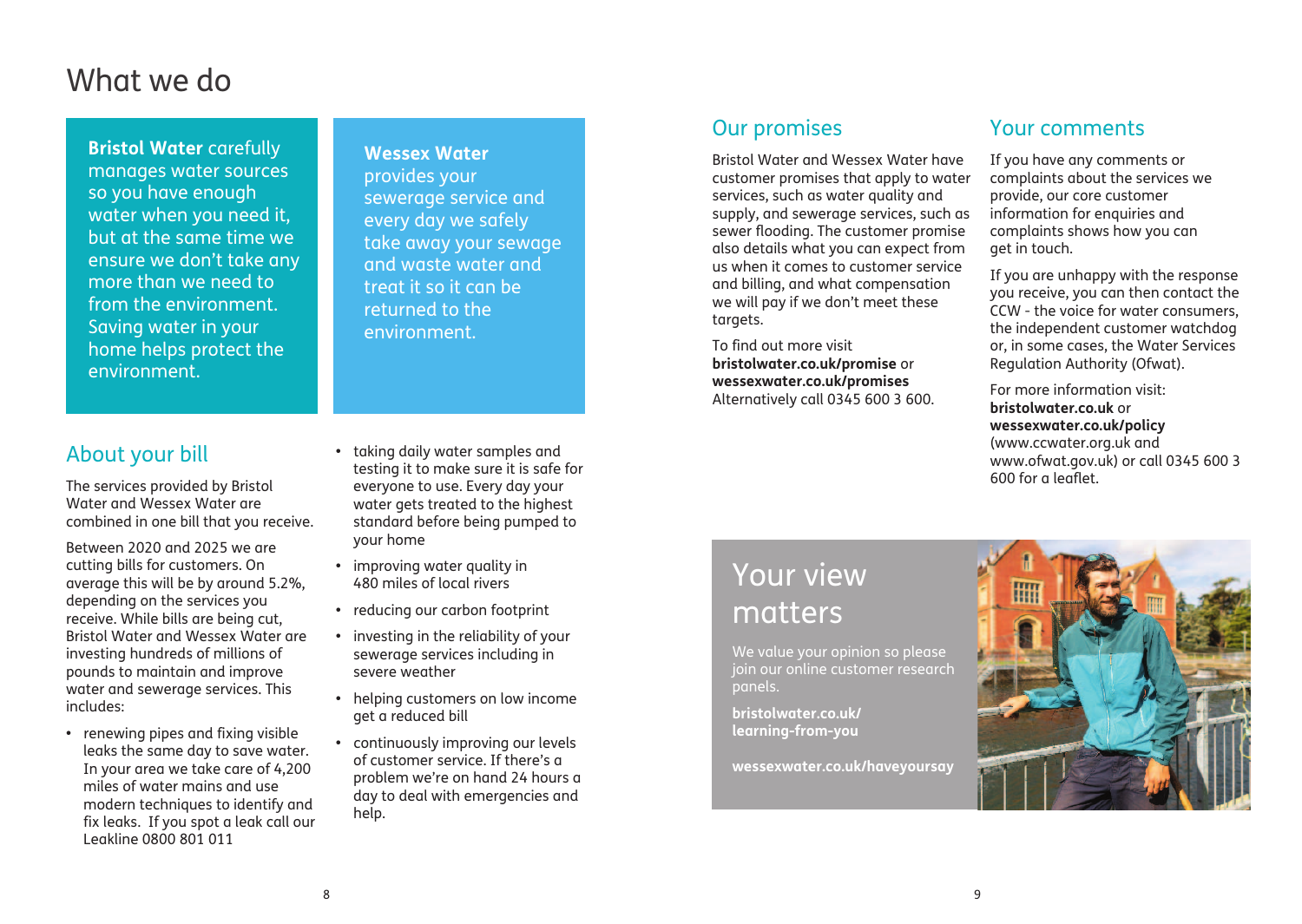#### *Why are the charges for Bristol Water and Wessex Water different?*

Bristol Water provides you with your water supply service and Wessex Water provides your sewerage service. The costs of providing these services are different and this is reflected in the approved charges of both companies.

#### *Why are unmetered charges billed in advance?*

Originally charges were collected by local authorities who provided sewerage and/or water services. They charged in advance in the same way that the council tax is now billed. While we continue to bill in advance, customers can choose to take advantage of different payment options to spread the cost of the bill over the year.

#### *Why do I have to pay standing charges?*

Standing charges for metered customers contribute towards the cost of reading the meter, its repair or replacement and billing costs. Some of these costs are recovered through the water supply standing charge and the rest through the sewerage standing charge.

We recover the costs of dealing with surface water and highway drainage with a fixed charge because these costs bear no relation to the volume of water used.

The unmetered standing charges are the same for water supply and sewerage and part covers the cost of billing and the fixed costs of providing you with water and/or sewerage services.

#### *I'm struggling to pay my bill, what can I do?*

Money can be a worry for all of us and sometimes we struggle to pay our bills.

If you are in financial difficulty talk to us today and we may be able to help you:

- spread the cost of your bills
- pay us directly from your benefits
- lower your water bill
- repay your debt.

**Visit: bristolwater.co.uk/struggling-to-pay** or **wessexwater.co.uk/helptopay** or call 0345 600 3 600.

Organisations such as Citizens Advice, StepChange and National Debtline, offer free, independent and confidential debt advice.

#### Common questions *I switched to a water meter. Can I go back to how I was paying before it was fitted?*

Household customers who have chosen to have a water meter fitted sometimes wish to return to paying on an unmetered basis.

Under our switch back scheme, customers are welcome to switch back at any point in the first two years. This change can only be made once and customers must pay for the metered water and sewerage services used to that date. In this instance, we will not physically remove the meter but will update your billing preferences.

To apply for our money back guarantee, you must pay the charges for the full two years and then ask within 30 days of getting the second bill in year two.

The switch back scheme does not apply if you've had a meter fitted through our change of occupancy policy.

#### *I am moving home. What should I do?*

If you are moving please call us on 0345 600 3 600 or complete our online form at **bristolwater.co.uk/moving** or **wessexwater.co.uk/moving** so that we can amend your bill.

If you have difficulty reading your meter, please give us five working days' notice and we will take your final meter reading for you.

Properties with a larger than average plot size are already subject to compulsory metering on change of occupancy. We now aim to install a meter on all properties that are currently unmetered when there is a change of occupier due to the property being sold or a new tenancy agreed.

#### *Do I have to pay charges if I am renovating my property?*

Yes. If you are using water full charges are payable. If you have an unmetered supply you can choose to have a meter and be billed for what you use.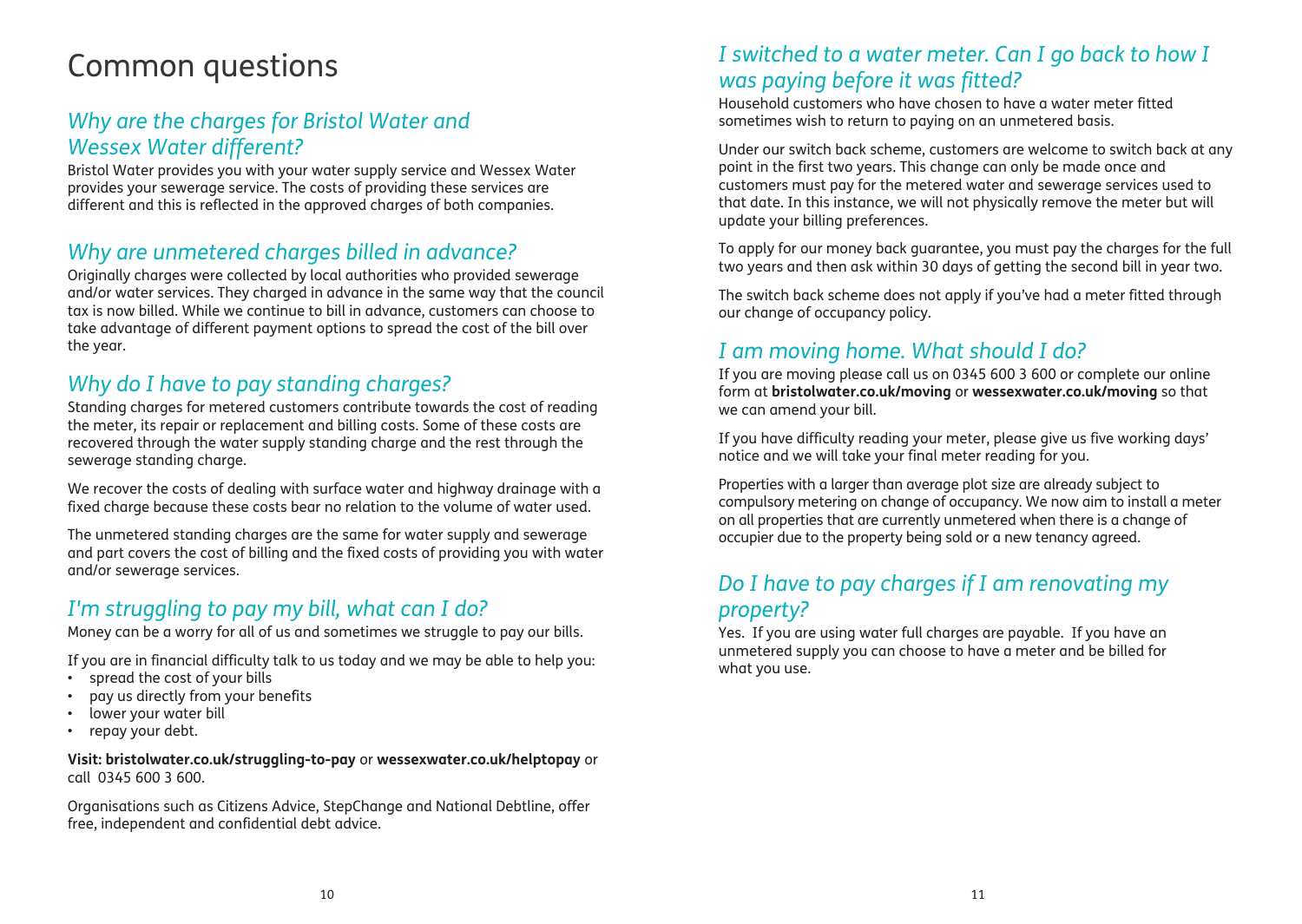### Do you qualify for the surface water rebate?



The cost of removing and treating rainfall that falls on your property is included in your sewerage bill.

If you can prove that the majority of the rainwater from your property doesn't drain to a public sewer you could be entitled to a reduction in your sewerage bill. To claim, you must prove that:

- the majority of rainfall from your roof or shared roof drains into a soakaway at the front and rear of your property
- the majority of rainfall from your garden, drive, patio or yard runs off into the ground.

Your claim will be unsuccessful if:

- you use a water butt but have no soakaways
- rainwater from your roof runs indirectly to a sewer, eg, across a pavement, driveway or hard-paved areas.

A soakaway is where water from your roof, etc, is piped to some type of underground concrete or plastic chamber, tank or simple pit filled with stone or gravel, inside or outside the boundary of the property, or shared with adjacent properties and normally at least three to four metres (10 to 15 feet) away from the house foundations.

Most properties are connected to a public sewer and are not entitled to the allowance.

It's free to make a claim.

Visit **wessexwater.co.uk/surfacewaterdrainage** or to request a leaflet and application form call 0345 600 6 600 (24-hour automated service).

## Extra support when you need it

We want to give all our customers the best service at all times. We know that everyone's needs are different and we can help through Priority Services.

When you sign up for Priority Services you can:

- ensure you always have easy access to water
- choose how you receive your bill and information
- ask for help with reading your meter
- set up a password for when we visit.

Priority Services is a free service and anyone living in the region can sign up for it.

**Spread the word** – tell your family and friends about our service if you think it will help them.

Apply online today – visit: **bristolwater.co.uk/priorityservices** or call 0345 600 3 600.

Energy providers offer a similar service – don't forget to register with them too.

This leaflet is available in braille, large print and other formats.